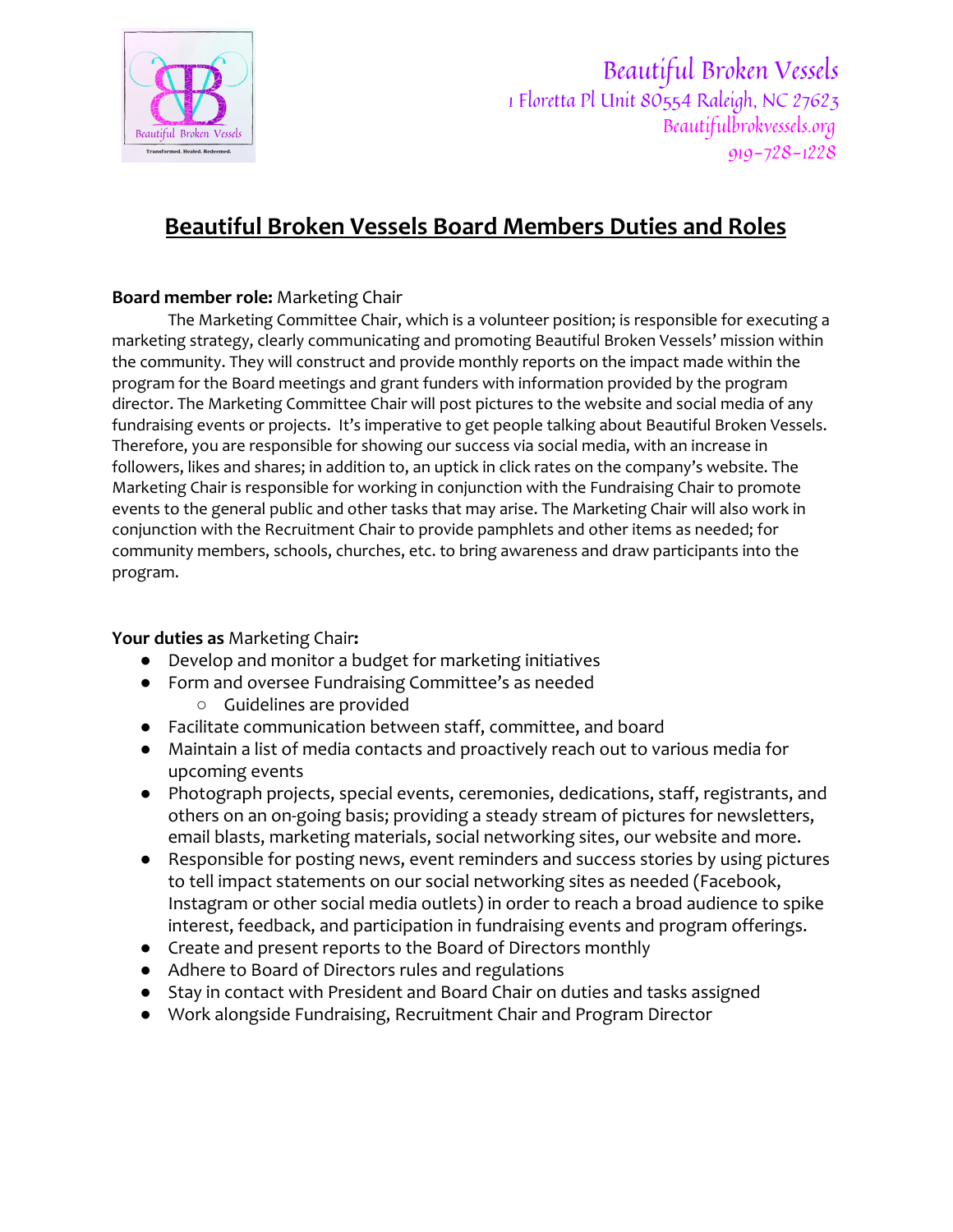

Beautiful Broken Vessels 1 Floretta Pl Unit 80554 Raleigh, NC 27623 Beautifulbrokvessels.org 919-728-1228

### **Board Member Responsibilities:**

- Provide strategic leadership
- Be knowledgeable about the organization's values, mission, programs and performance
- Be an ambassador for the organization and promote its work in the community
- Ensure the organization's financial viability and sustainability
- Develop policy frameworks
- Employ and evaluate the performance of the Executive Director
- Participate in fundraising efforts to carry out these responsibilities.
	- Responsible for personally donating via personal donations, donations from personal contacts, business contacts, other donors, etc.

In addition to attendance at Board meetings; a minimum of four times a year: you may be required to participate on committees and special meetings.

- Serves a minimum of a one (1) year term on the Board.
	- Eligible to serve a three (3) year term if re-elected by the Board. The Board has up to 7 members, terms range from 1 to 3 years and are staggered so that no more than half of the Directors are being replaced or re-elected in any given year.
- Attend a minimum of three (3) events each month (includes board meetings, committee meetings or other planned events. The Full Board of Directors meets the 2nd Thursday of every month from 6:00 p.m. to 8:00 pm
- Makes a serious commitment to participate actively in committee work.
- Beautiful Broken Vessels is a voluntary working board.
- Understands the Mission and promotes to the public.
- Stays informed about committee matters, is prepared for meetings, and reviews and comments on minutes and reports.
- Participates in the committee's annual evaluation and planning efforts.
- Please read and understand the Board Role description of the position you are applying for.